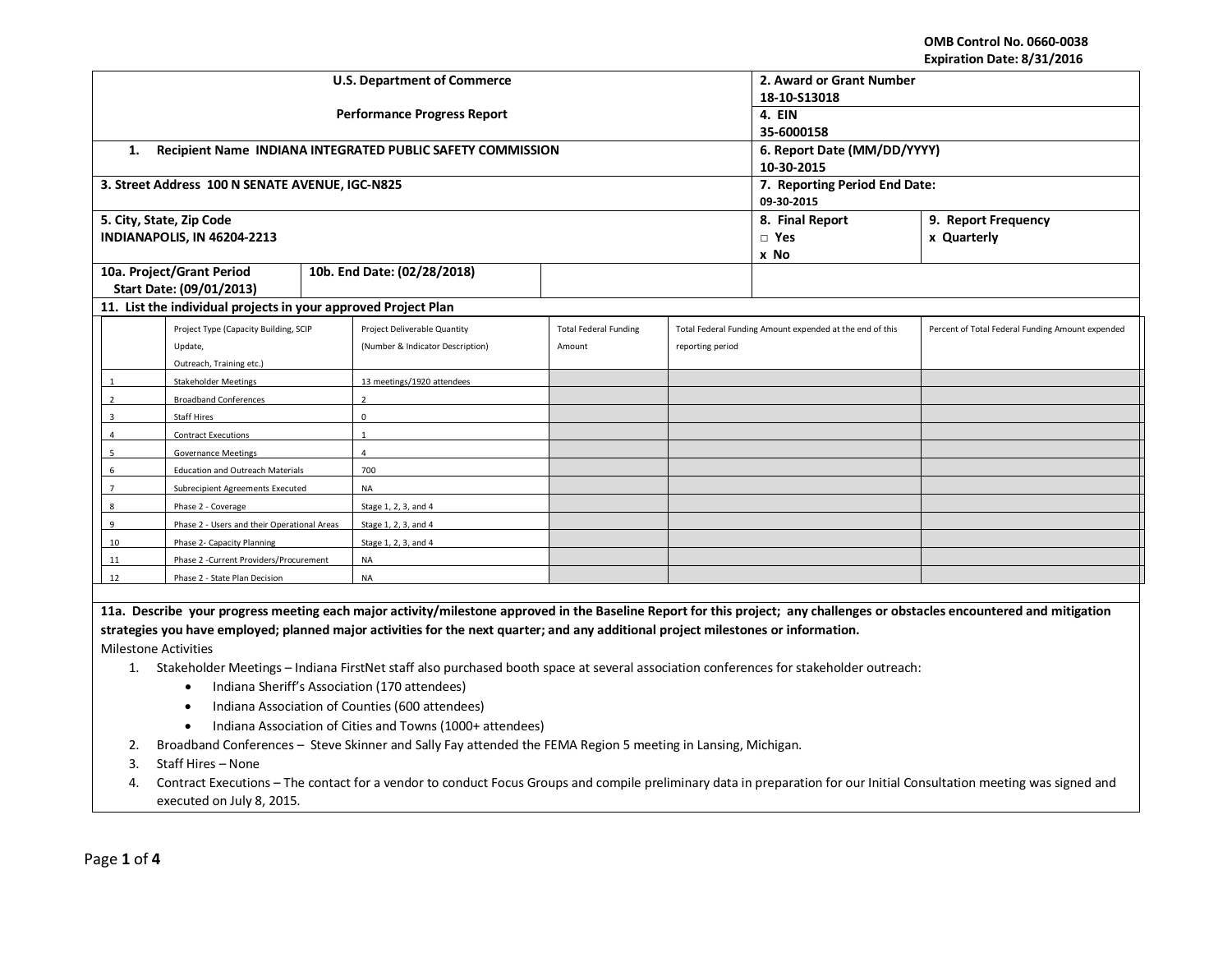- 5. Governance Meetings Four governance meetings were held in this reporting period. The Integrated Public Safety Commission (IPSC) and Statewide Interoperability Executive Committee (SIEC) both held quarterly meetings on September 15. Two SIEC monthly conference calls were also held. FirstNet/broadband updates and activity details were provided to commissioners/representatives at all meetings.
- 6. Other Activities
	- Indiana held its Initial Consultation Meeting with FirstNet on August 26, 2015. 54 key stakeholders were in attendance
	- Indiana held Focus Groups to gather information for the Initial Data Collection submission.
		- o North Region Focus Group 38 participants from 29 jurisdictions
		- o South Region Focus Group 17 participants from 14 jurisdictions
		- o Central Region Focus Group 30 participants from 22 jurisdictions
		- o State Agency Focus Group 6 participants from 6 agencies
	- Indiana submitted its initial data collection package as requested
	- Project staff continues to meet weekly to discuss broadband issues, strategy and logistics. The two chairs of the Indiana Broadband Working Group (Indiana Department of Homeland Security Executive Director David Kane and Indiana Chief Information Officer Paul Baltzell) attend these meetings at least once a month, along with other key FirstNet interested parties.
- 7. Project Team attended all NCSWIC and FirstNet/NTIA webinars and participated in the SPOC calls.

**11b. If the project team anticipates requesting any changes to the approved Baseline Report in the next quarter, describe those below. Note that any substantive changes to the Baseline Report must be approved by the Department of Commerce before implementation.** 

## **11c. Provide any other information that would be useful to NTIA as it assesses this project's progress.**

Our South Field Coordinator accepted a job back in his home county, and our North Field Coordinator has moved to a new position within our agency. These transitions were unexpected and will impact outreach efforts. We have hired a new Field Coordinator for the south region, who will begin work on November 9. We have posted the north region position and hope to hire a replacement to start by the new year.

**11d. Describe any success stories or best practices you have identified. Please be as specific as possible.**

**12. Personnel** 

## **12a. If the project is not fully staffed, describe how any lack of staffing may impact the project's time line and when the project will be fully staffed.**

Our South Field Coordinator accepted a job back in his home county, and our North Field Coordinator has moved to a new position within our agency. These transitions were unexpected and will impact outreach efforts. We have hired a new Field Coordinator for the south region, who will begin work on November 9. We have posted the north region position and hope to hire a replacement to start by the new year..

## **12b. Staffing Table**

| Job Title                                     |         | <b>Project(s) Assigned</b>                           | Change |
|-----------------------------------------------|---------|------------------------------------------------------|--------|
| Executive Director                            | ن عام و | FirstNet Single Point of Contact                     |        |
| Statewide Interoperability Coordinator (SWIC) |         | Provides project oversight                           |        |
| <b>Communications Director</b>                |         | Directs outreach program and oversee grant reporting |        |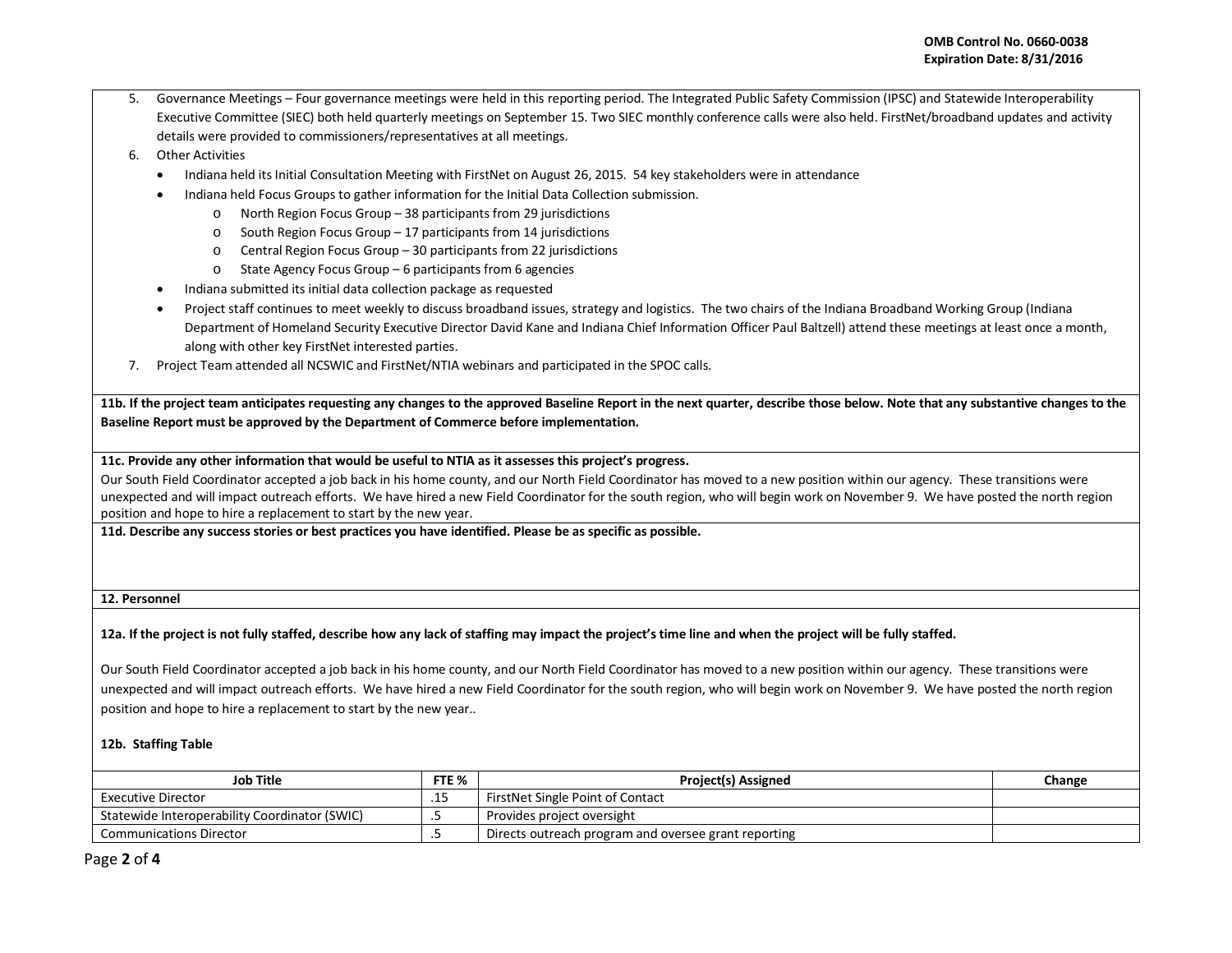| Comptroller                                                                 |                                                                                                                                       |                  | .05    |         | Supports budgetary and financial requirements, including grants and RFPs                  |                       |            |                        |                        |                        |  |  |
|-----------------------------------------------------------------------------|---------------------------------------------------------------------------------------------------------------------------------------|------------------|--------|---------|-------------------------------------------------------------------------------------------|-----------------------|------------|------------------------|------------------------|------------------------|--|--|
| <b>Operations Manager</b>                                                   |                                                                                                                                       |                  | .05    |         | Provides operational support                                                              |                       |            |                        |                        |                        |  |  |
| Logistics Manager                                                           |                                                                                                                                       |                  | .05    |         | Provides technical guidance (SME)                                                         |                       |            |                        |                        |                        |  |  |
| <b>Field Coordinator</b>                                                    |                                                                                                                                       |                  | $.5\,$ |         | Provides outreach/education                                                               |                       |            |                        |                        |                        |  |  |
| <b>Field Coordinator</b>                                                    |                                                                                                                                       |                  | .5     |         | Provides outreach/education                                                               |                       |            |                        |                        |                        |  |  |
| <b>Administrative Assistant</b>                                             |                                                                                                                                       |                  | .05    |         |                                                                                           |                       |            |                        |                        |                        |  |  |
|                                                                             |                                                                                                                                       |                  |        |         | Provides administrative support for governance meetings and other project<br>requirements |                       |            |                        |                        |                        |  |  |
| Clerk                                                                       |                                                                                                                                       |                  | .045   |         | Provides clerical support                                                                 |                       |            |                        |                        |                        |  |  |
|                                                                             | Co-chair of Exec Comm (IN DHS Dir)                                                                                                    |                  | .05    |         | Provides Governance                                                                       |                       |            |                        |                        |                        |  |  |
| Co-chair of Exec Comm (CIO)                                                 |                                                                                                                                       |                  | .05    |         | Provides Governance                                                                       |                       |            |                        |                        |                        |  |  |
|                                                                             | Gov's Ofc Public Safety Counselor                                                                                                     |                  | .00    |         | Provides Governance                                                                       | Not charging to grant |            |                        |                        |                        |  |  |
| <b>GIS Coordinator</b>                                                      |                                                                                                                                       |                  | .07    |         |                                                                                           |                       |            |                        |                        | Started on SLIGP       |  |  |
|                                                                             | Add Row<br>Remove Row                                                                                                                 |                  |        |         |                                                                                           |                       |            |                        |                        |                        |  |  |
|                                                                             | 13. Subcontracts (Vendors and/or Subrecipients)                                                                                       |                  |        |         |                                                                                           |                       |            |                        |                        |                        |  |  |
|                                                                             | 13a. Subcontracts Table - Include all subcontractors. The totals from this table must equal the "Subcontracts Total" in Question 14f. |                  |        |         |                                                                                           |                       |            |                        |                        |                        |  |  |
| Name                                                                        | Subcontract Purpose                                                                                                                   | Type             |        | RFP/RFQ | Contract                                                                                  | Start                 | End        | <b>Total Federal</b>   | <b>Total Matching</b>  | Project and % Assigned |  |  |
|                                                                             |                                                                                                                                       | (Vendor/Subrec.) |        | Issued  | Executed                                                                                  | Date                  | Date       | <b>Funds Allocated</b> | <b>Funds Allocated</b> |                        |  |  |
|                                                                             |                                                                                                                                       |                  |        | (Y/N)   | (Y/N)                                                                                     |                       |            |                        |                        |                        |  |  |
| Professional                                                                | Conference Planner                                                                                                                    | Vendor           |        | N       | Y                                                                                         | 09/01/2               | 08/31/     | 24,000                 | 0                      | <b>NA</b>              |  |  |
| Conventions                                                                 |                                                                                                                                       |                  |        |         |                                                                                           | 014                   | 2015       |                        |                        |                        |  |  |
| and Meetings.                                                               |                                                                                                                                       |                  |        |         |                                                                                           |                       |            |                        |                        |                        |  |  |
| Inc. (ProCaM)                                                               |                                                                                                                                       |                  |        |         |                                                                                           |                       |            |                        |                        |                        |  |  |
| Michael Baker                                                               | <b>Vendor for Focus</b>                                                                                                               | Vendor           |        | Υ       | Y                                                                                         | 07/08/2               | <b>TBD</b> | 89,800                 | 0                      | <b>NA</b>              |  |  |
| Intl.                                                                       | Groups                                                                                                                                |                  |        |         |                                                                                           | 015                   |            |                        |                        |                        |  |  |
| <b>TBD</b>                                                                  | <b>Asset Survey</b>                                                                                                                   | Vendor           |        | Y       | N                                                                                         | <b>TBD</b>            | <b>TBD</b> | 529,000                | $\mathbf 0$            | <b>NA</b>              |  |  |
|                                                                             |                                                                                                                                       |                  |        |         |                                                                                           |                       |            |                        |                        |                        |  |  |
|                                                                             |                                                                                                                                       |                  |        |         |                                                                                           |                       |            |                        |                        |                        |  |  |
| TBD                                                                         | Data                                                                                                                                  | Vendor           |        | Υ       | N                                                                                         | TBD                   | TBD        | 1,369,375              | 0                      | <b>NA</b>              |  |  |
|                                                                             | Collection/Alignment                                                                                                                  |                  |        |         |                                                                                           |                       |            |                        |                        |                        |  |  |
|                                                                             |                                                                                                                                       |                  |        |         |                                                                                           |                       |            |                        |                        |                        |  |  |
|                                                                             |                                                                                                                                       |                  |        |         | Add Row                                                                                   | Remove Row            |            |                        |                        |                        |  |  |
|                                                                             |                                                                                                                                       |                  |        |         |                                                                                           |                       |            |                        |                        |                        |  |  |
| 13b. Describe any challenges encountered with vendors and/or subrecipients. |                                                                                                                                       |                  |        |         |                                                                                           |                       |            |                        |                        |                        |  |  |
|                                                                             |                                                                                                                                       |                  |        |         |                                                                                           |                       |            |                        |                        |                        |  |  |
|                                                                             | We underbudgeted the Conference Planner expenses. Actual expenses will be approximately \$24,000, not the \$7,650 budgeted amount.    |                  |        |         |                                                                                           |                       |            |                        |                        |                        |  |  |
|                                                                             |                                                                                                                                       |                  |        |         |                                                                                           |                       |            |                        |                        |                        |  |  |
|                                                                             |                                                                                                                                       |                  |        |         |                                                                                           |                       |            |                        |                        |                        |  |  |